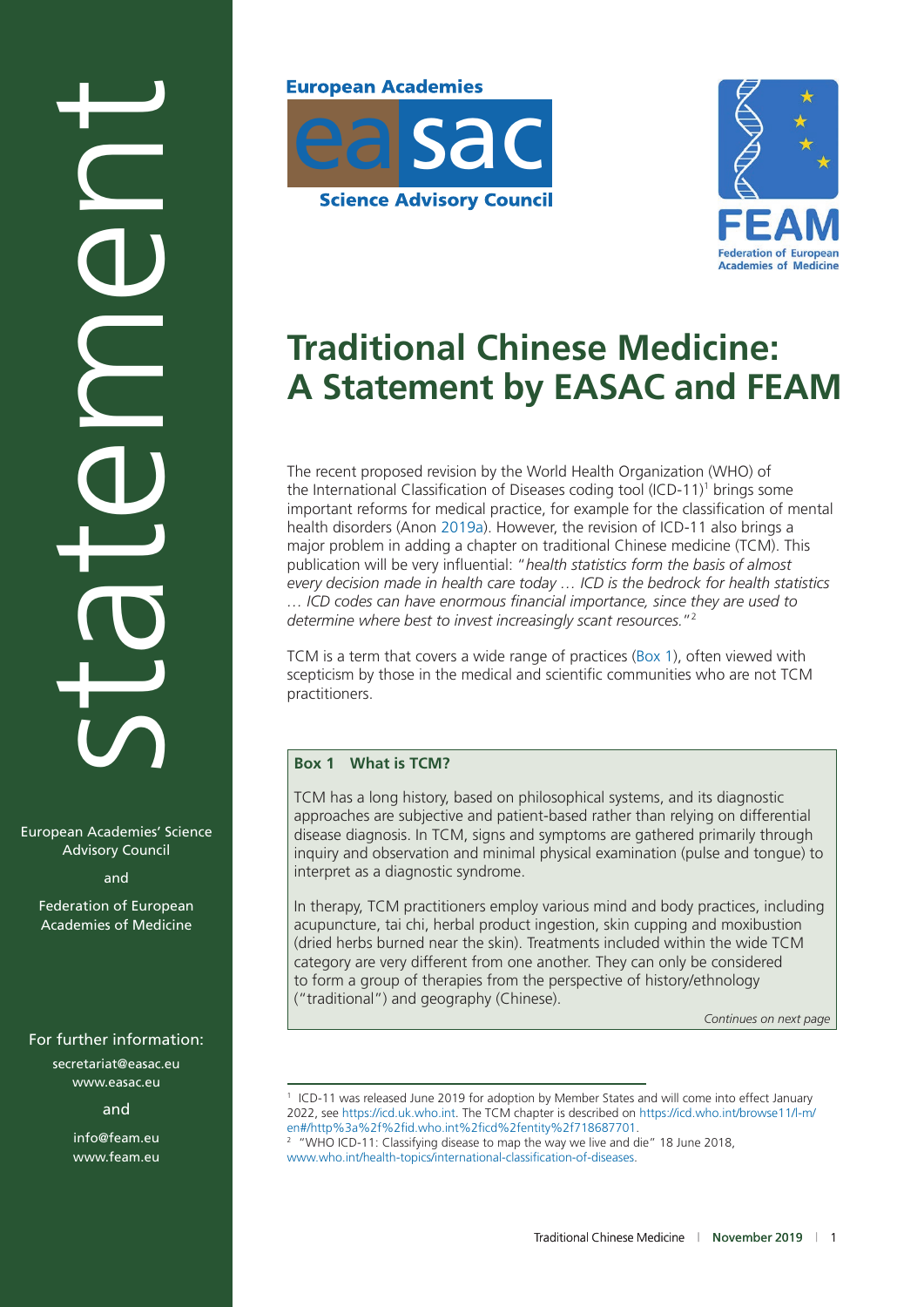### **Box 1** *(continued)*

One of the basic principles of TCM is that vital energy, qi, circulates through body channels, connected to organs and functions. Concepts of body and disease used in TCM have not been substantiated by conventional scientific investigation. This lack of a science base often makes TCM mechanisms and claims neither verifiable nor falsifiable by scientific experimentation. In Europe it is difficult to reconcile TCM with mainstream medicine and its frameworks for regulation.

Moreover, TCM practitioners may disagree on what treatment would be appropriate for a particular patient and there is also often disagreement in making a diagnosis. In addition to the problems this variability and uncertainty causes in selecting an appropriate healthcare intervention, one other consequence is that patient cohorts will be inconsistently defined for research purposes.

TCM is an integral part of health services in some Asian countries, but although there has been some convergence there is no agreed international standard to allow collection of comparable data between countries and no common starting point for testing efficacy of interventions or monitoring safety.

The production and delivery of TCM has become a large industry with estimates of US\$60 billion a year and an annual growth rate above 10%.

Sources include National Institutes of Health National Center for Complementary and Integrative Health; Cancer Research UK; ICD-11; Cyranoski, [2018.](#page-4-0)

Hitherto, countries using TCM in their health services have varied in methods for implementation and evaluation so it might be assumed, in theory, that efforts to investigate and standardise TCM classification should be welcomed. The greater risk, however, is that the inclusion of TCM in the new diagnostic coding of ICD-11 may lead some to see it as a legitimisation of what are actually unfounded claims (Anon [2019b\)](#page-4-0). In the absence of agreement on tenets or a shared commitment to employing scientific principles for demonstrating claims, it is premature to try to include TCM, or other complementary and alternative medicine (CAM) within a unifying diagnostic classification tool. Indeed, this inclusion may be contrary to the scientific principles on which ICD has been built. The introduction of TCM into international diagnostic classifications has implications not just for diagnostic revision but, in consequence of those impacts, for therapeutic approaches also.

In this short Statement, with the objective to demonstrate the challenges raised for EU and national policy-makers and European health systems, EASAC and FEAM add our voices to those who have expressed concern about this ICD-11 reclassification to include diagnostic approaches that are not yet, and may never be, adequately validated according to established scientific and regulatory criteria. There is risk in misleading patients and doctors and in increasing pressures for reimbursement by public health systems at a time of limited resources. At the same time as we express this concern, we nonetheless recognise as highly valuable some of the points made by WHO and others in arguing for TCM and other CAM to

be scrutinised in detail according to standardised procedures:

- We agree with the underlying principle that the proponents of TCM and other CAM should be invited to seek the same rigorous assessment as is applied to innovative, evidence-based medicines (from state-of-the-art clinical trials) developed and regulated worldwide.
- We accept that WHO has tried to make clear that their chapter in ICD-11 on TCM does not refer to, nor endorse, any specific form of treatment (Anon [2019a\)](#page-4-0). However, because of the perceived encouragement created by ICD-11 inclusion of TCM as a core principle and system of medicine, the qualification may be misconstrued or ignored.
- We agree that there have been examples where traditional medicine, Chinese or otherwise, has been subjected to thorough preclinical investigation and proven in rigorous clinical trials to contribute significant health benefit. The example of artemisinin therapy for malaria is notable (WHO, [2015\)](#page-4-0). The success of artemisinin as an anti-malaria agent is due to meticulous research in pharmacognosy and medicinal chemistry, combined with clinical trials. Many of the artemisia TCM preparations tested originally had little reproducibility of activity. The compound that has been approved by medicinal product agencies is a chemically modified version of the naturally occurring molecule in order to improve its pharmacokinetic properties. It is well known that many natural products have significant pharmacological activities and provided the basis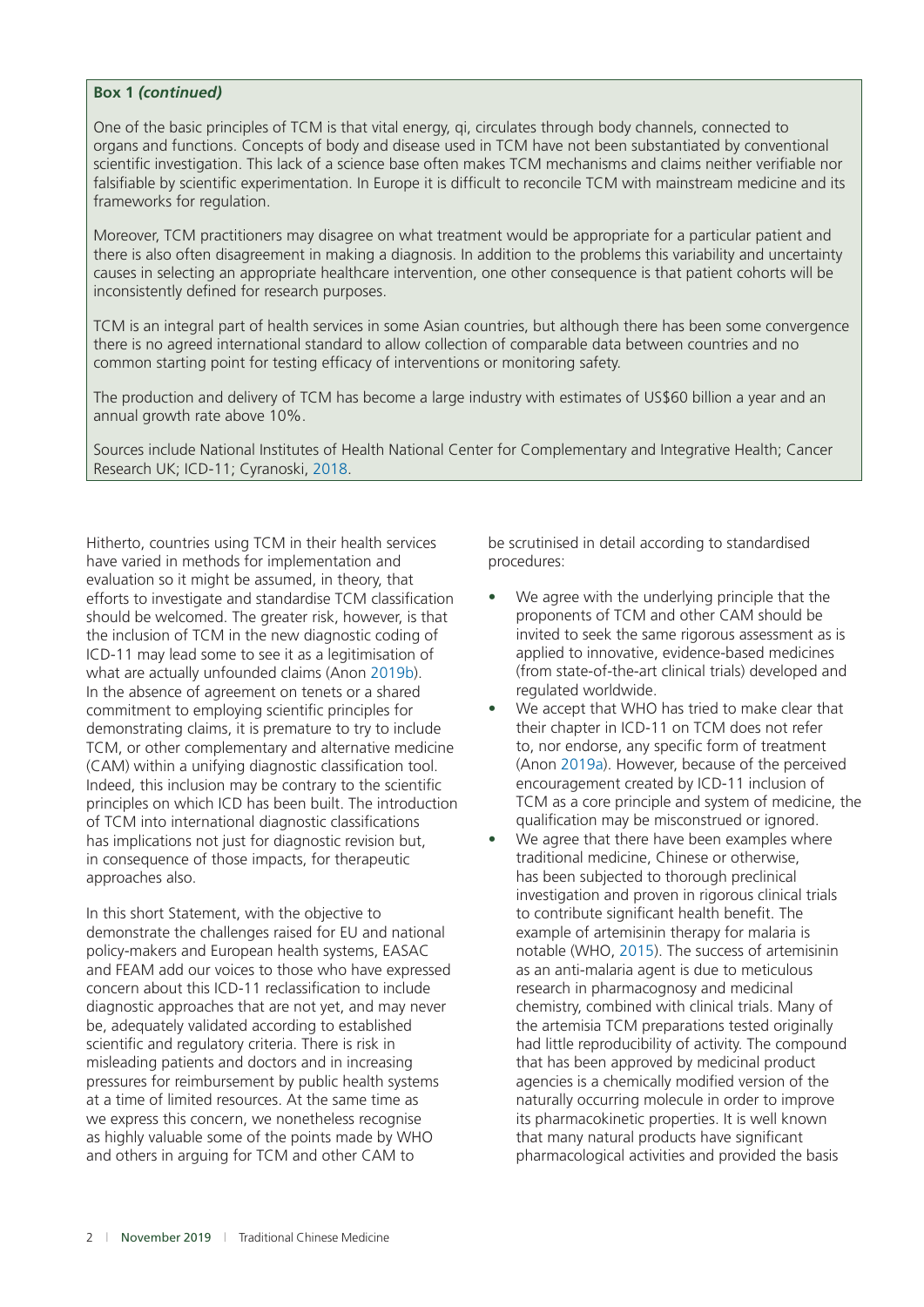for much of modern medicine. And, there may be many more such leads to therapeutic benefit<sup>3</sup>. But, none of this means that other claims can be accepted uncritically, even if the objective to ensure access for all to the benefits of medicine is worthy.

Strategies for treatment or prevention of disease must be judged by medicinal criteria such as mechanism of action, means of administration, effects on physiology and psychology, for example. All treatments, whether pharmacological, manual or psychological, need to consider dose and frequency of administration or number and length of treatment sessions. With particular regard to the use of acupuncture, there is an extensive database on publications assessing the evidence for various clinical indications in the Cochrane collaboration on complementary medicine<sup>4</sup>. The use of acupuncture remains controversial, for example for pain relief (Cummings et al. [2018](#page-4-0)).

Claims must be differentiated by focussing impartially on the accumulated TCM evidence to determine where new leads for diagnosis and therapy can be elucidated. Research and innovation must be at the heart of medicine. The WHO ICD-11 initiative risks stimulating an indiscriminate acceptance of products and diagnostic practices that have not been sufficiently investigated by standardised procedures and whose scientific justification is weak. A lack of comparability in the evidence base for the range of diagnostic procedures now encompassed in ICD-11 also risks public confusion and the undermining of confidence in evidence-based medicine. Our particular concerns include the following:

• European patients may be encouraged to self-administer unregulated products or seek unregulated diagnostic procedures outside of the remit and responsibility of public health services. This raises issues for efficacy, particularly if patients delay seeking evidence-based healthcare. There are also serious safety concerns. Multiple risks of harm from herbal ingredients have been documented (e.g. see Byard et al. [2017;](#page-4-0) Zhou et al. [2019\)](#page-4-0) and in the absence of an approved framework for quality and formulation, adulteration and dose variation may bring additional health risks (Ching et al. [2018\)](#page-4-0). Interaction with other medications is,

additionally, a serious threat. It is also noteworthy that, contrary to common assumptions, acupuncture is not necessarily harmless (Chan et al. [2017\)](#page-4-0). It is not our present purpose to review the evidence on TCM or to make judgement on particular practices, rather to emphasise the need for consistency in applying common standards to all of medicine. Although there is a very large literature on TCM, we note that clinical studies often fail to meet expected methodological criteria and highquality evidence is often lacking (for example as concluded from a systematic review of the literature on use of Chinese herbal medicines for rheumatoid arthritis, Pan et al. [2017\)](#page-4-0). Follow-up surveillance and procedures for assessing liability, where necessary, may also be weak.

• European patients may be encouraged to seek diagnosis according to the proffered TCM precepts through public health services, thereby causing additional pressures on limited resources. It is likely that there will be increasing demands for these services across the EU. The European Commission, the EMA and Member State health authorities must revisit their regulatory strategies to ensure that appropriate, evidence-based patient information is readily accessible.

We have expressed concern previously (EASAC, [2017\)](#page-4-0) about problems in the EU caused by the European Commission and Member States developing management frameworks for CAM without requiring the rigorous evidence for quality, efficacy and safety that would be expected for any other (pharmaceutical) medicinal product. Following the principles we proposed in that previous work, we now make the following recommendations on TCM:

There should be consistent proof underlying the regulatory requirements for scrutiny to demonstrate efficacy, safety and quality for all products and practices for human medicine. There must be verifiable and objective evidence, commensurate with the nature of the claims being made. In the absence of such evidence, a product should be neither approvable nor registrable by national regulatory agencies for the designation medicinal product. The current EU Directive on Traditional Herbal Medical Products (Directive 2004/24/EC

<sup>3</sup> EU-funded research can make a significant contribution to building the evidence base for TCM pharmacological activity. For example, the European Commission-funded project TCMCANCER (completed in 2013) identified novel lead compounds from medicinal plants exhibiting anticancer activity *in vitro* in several cancer cell lines. Of course, this was only a beginning and there is need for considerable further research in experimental animal models before reaching the clinical trial stage, but it exemplified how systematic biological study can provide new impetus to TCM. In conducting research on natural products, it is important also for the EU to continue to align its international systems with the Nagoya Protocol on sharing benefits from the use of genetic resources and traditional knowledge, implemented in EU Regulation No 511/2014, see [https://eur-lex.europa.eu/legal-content/EN/TXT/?uri](https://eur-lex.europa.eu/legal-content/EN/TXT/?uri=CELEX:32014R0511)=CELEX:32014R0511. There is also continuing need for work on the characterisation and authorisation of Chinese medicinal plants to remove the potential for confusion in identification (Leon and Yu-Lin, [2017](#page-4-0)), see [www.kew.org/](http://www.kew.org/science/our-science/projects/chinese-medicinal-plants-materia-medica) [science/our-science/projects/chinese-medicinal-plants-materia-medica.](http://www.kew.org/science/our-science/projects/chinese-medicinal-plants-materia-medica)

See [https://cam.cochrane.org.](https://cam.cochrane.org/) There is also a large database of all publications including Cochrane reviews on acupuncture in the evidence compiled by the UK National Institute for Health and Care Excellence, [https://evidence.nhs.uk/search?q](https://evidence.nhs.uk/search?q=acupuncture)=acupuncture.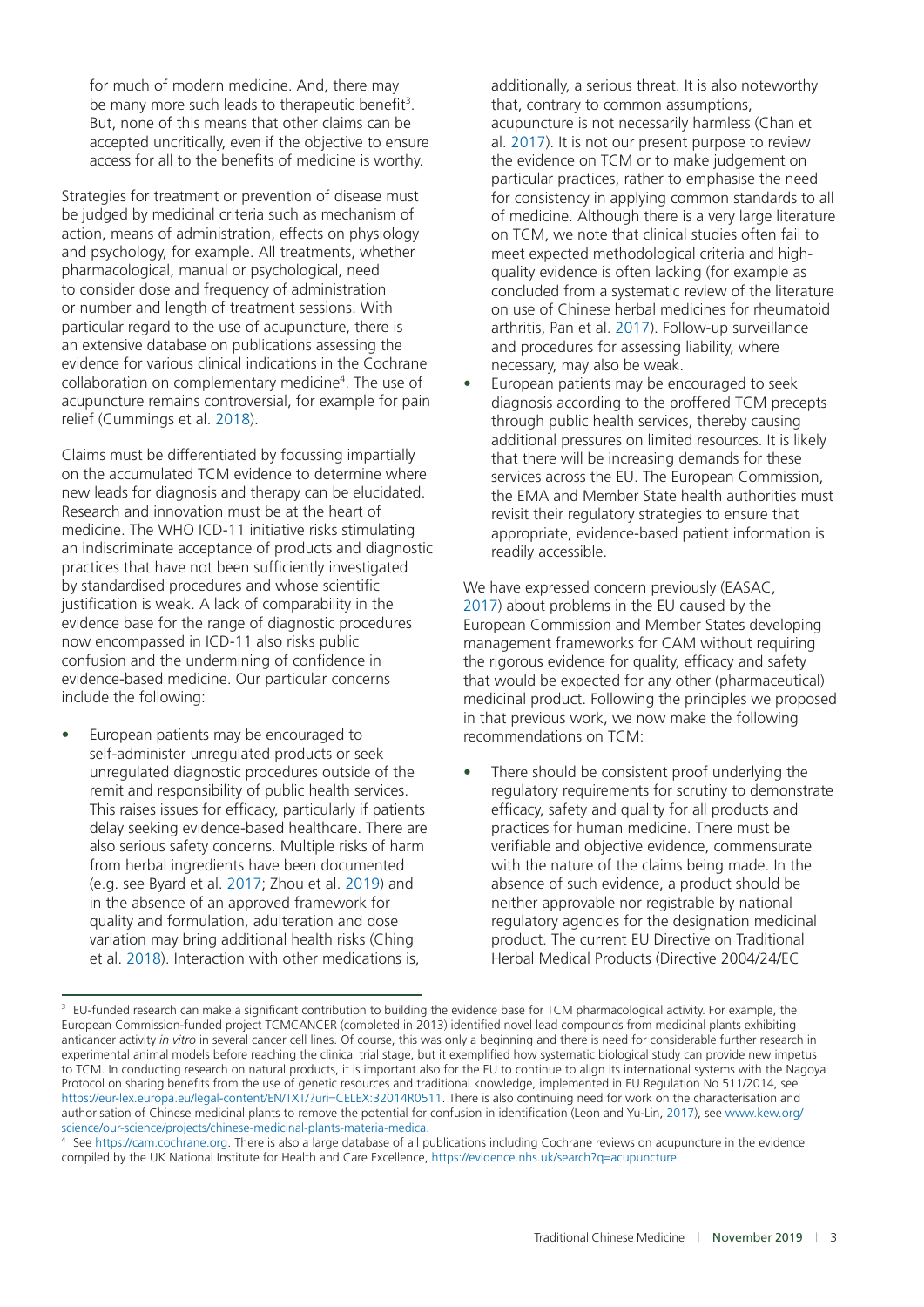amending Directive 2001/83/EC) was established to provide a simplified regulatory approval process for traditional herbal medicines, and national procedures are overseen by the national competent authorities. However, designated categories within this legislation allow treatment based on traditional or well-established use in the absence of robust evidence. Medicinal herbal products registered by the European Medicines Agency for traditional use have the requirement of "*bibliographical or expert evidence to the effect that the medicinal product in question, or a corresponding product has been in medicinal use throughout a period of at least 30 years preceding the date of the application, including at least 15 years in the Community*"*<sup>5</sup> .*  Thus, the regulation is essentially to ensure that the product is harmless and there is no real requirement for demonstration of effect. As recommended in our previous assessment of homeopathy (EASAC, [2017\)](#page-4-0) it would now be timely to reassess the validity and value of continuing to allow these simpler regulatory approval categories to apply.

- Diagnostic procedures should also be evidencebased and include validated diagnostic instruments to provide objective, reliable, reproducible assessment and reduce inter-rater variability. Whatever the diagnostic approach utilised, practitioners should be appropriately trained and audited by professional bodies.
- Similarly, use of other TCM procedures such as acupuncture should be evidence-based to demonstrate efficacy and safety, and subject to professional standards.
- Evidence-based public health systems and medical insurance systems should not reimburse products and practices unless they are demonstrated to be efficacious and safe by rigorous pre-marketing testing: a robust evidence base is essential for all medicines.
- The composition of standardised TCM remedies should be labelled in a similar way to other health products. That is, there should be an accurate, clear, verifiable and simple description of the ingredients and their amounts present in the formulation. TCM diagnostic and therapeutic procedures should, likewise, be clearly explained in patient information literature.
- Advertising and marketing of TCM products and services must conform to established standards of accuracy and clarity<sup>6</sup>. Promotional claims for efficacy, safety and quality should not be made without demonstrable and reproducible evidence.

We recognise that the necessary reform of regulatory frameworks can take significant time, but it should be started. And, until that reform is achieved, we urge attention now to ensuring consistency in labelling, advertising, other information provision, and reimbursement together with the enforcement of professional standards to support consumer safety.

Currently, the medical and scientific communities in the EU and worldwide are actively engaged in tackling the collective targets set in the Sustainable Development Goals (SDGs). Generating a robust and coherent evidence base that is applicable to all of healthcare is vitally important for efforts in addressing multiple SDGs—to support current medical practice and to generate new resources for innovation. Particularly relevant for SDG3 (good health), but also for SDG4 (quality education), SDG9 (industry, innovation and infrastructure), SDG10 (reduced inequalities) and SDG17 (partnership). We urge the WHO to reflect further on how it supports robust discussion and clarifies prospective use of TCM and other CAM as part of the responsible science necessary for achieving the SDGs and for mapping the burden of disease.

We also urge the European Commission and Member States to do more to ensure that all medical products and procedures are subject to an appropriate level of evaluation for quality, safety and efficacy consistent with standardised testing procedures. Because of its history of interest in  $CAM^7$ , the European Parliament is also asked to engage with citizens, other stakeholders and policy-makers to seek the evidence, help stimulate debate and clarify the issues.

## **Acknowledgements**

Following initial discussion by EASAC in its Council meeting in Helsinki in June 2019, this Statement was prepared by Robin Fears (Biosciences Programme Director) in consultation with Professors Dan Larhammar (Sweden), Jos van der Meer (The Netherlands), George Griffin (UK) and Volker ter Meulen (Germany). A draft version was reviewed with the Biosciences Steering Panel of EASAC and other experts. The Statement was subject to further revision during the process of endorsement by the member academies of FEAM and EASAC.

FEAM and EASAC thank all who contributed their help and advice.

<sup>5</sup> [https://ec.europa.eu/health//sites/health/files/files/eudralex/vol-1/dir\\_2004\\_24/dir\\_2004\\_24\\_en.pdf.](https://ec.europa.eu/health//sites/health/files/files/eudralex/vol-1/dir_2004_24/dir_2004_24_en.pdf)

<sup>6</sup> For example as recommended in the UK, "Health: Chinese herbal medicine or traditional Chinese medicine", Advertising Standards Authority/ Committee of Advertising Practice, August 2015, [www.asa.org.uk/advice-online-health-chinese-herbal-medicines-or-traditional-chinese-medicine.](http://www.asa.org.uk/advice-online-health-chinese-herbal-medicines-or-traditional-chinese-medicine.html) [html](http://www.asa.org.uk/advice-online-health-chinese-herbal-medicines-or-traditional-chinese-medicine.html). The UK advertising practice bodies also recently published advice on acupuncture advertising claims, emphasising the requirement for robust evidence, February 2019, [www.asa.org.uk/advice-online/health-acupuncture.html](http://www.asa.org.uk/advice-online/health-acupuncture.html).

<sup>7</sup> For example, "Complementary and alternative therapies for patients today and tomorrow" Study for European Parliament ENVI Committee IP/A/ENVI/2017-10 PE 614.180, by DG Internal Policies, Environment, Public Health and Food Safety, 2017, at time of parliamentary workshop on current status of CAM, including TCM, in Europe and the policy framework.